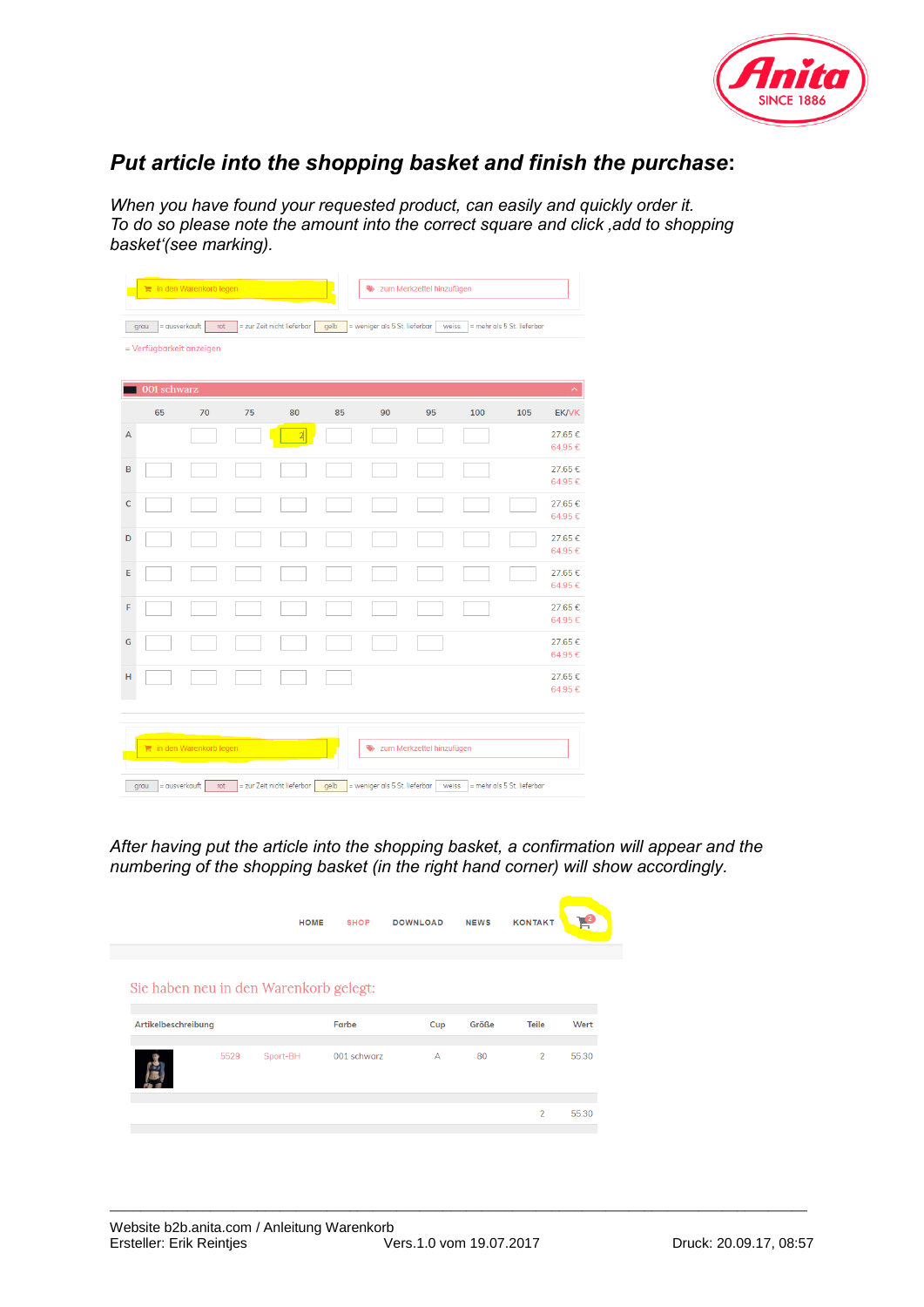

*Press the shopping basket sign to enter it. Before placing the order, you can change a few things. Please control if the amount of the requested articles is correct. If not, the number can still be changed. The Comm/Text helps you to allocate the product on the invoice. In case it is a special customer order, your employee will be able to directly recognise it and supply it to the right person. For that reason please add the customer's name. The data will directly appear on the invoice respectively on the delivery note.* 

110000 - ANITA Dr.Helbig GmbH Internet Vorgangsnummer: 02018067

Wenn Sie alle Angaben überprüft haben, können Sie mit dem Button "Bestellung abschicken" Ihre Bestellung an Anita übertragen

| Koll, Artikel<br>Bezeichnung | Fb.            |                | Cup Größe Teile |                | Änderung       | EkPreis              | Wert  | Komm./Text |
|------------------------------|----------------|----------------|-----------------|----------------|----------------|----------------------|-------|------------|
| Sofortorder                  |                |                |                 |                |                |                      |       |            |
| 5529<br>Sport-<br>BH         | 001<br>schwarz | $\overline{A}$ | 80              | $\overline{2}$ | $\overline{c}$ | 27.65                | 55.30 |            |
|                              |                |                | Gesamtmenge     | $\overline{2}$ |                | Auftragswert € 55.30 |       |            |

*The order will only be processed if you click the button 'send the order'. Please always remember that.* 

*Should you close the side too early or in case your computer crashes, it isn't a problem anymore. Your shopping basket gets always automatically saved.* 

\_\_\_\_\_\_\_\_\_\_\_\_\_\_\_\_\_\_\_\_\_\_\_\_\_\_\_\_\_\_\_\_\_\_\_\_\_\_\_\_\_\_\_\_\_\_\_\_\_\_\_\_\_\_\_\_\_\_\_\_\_\_\_\_\_\_\_\_\_\_\_\_\_\_\_\_\_\_\_\_\_\_\_\_\_\_\_\_\_\_